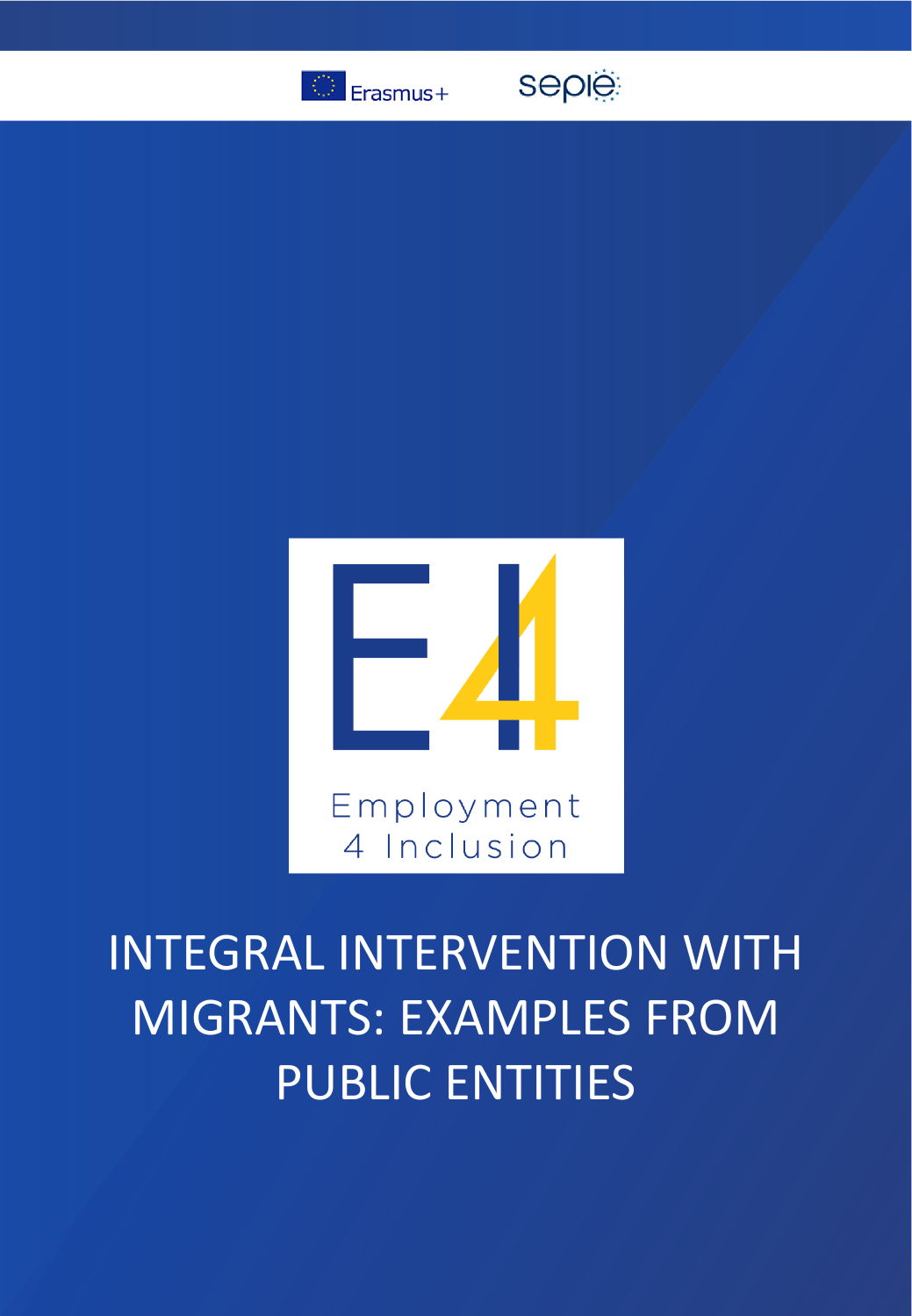### Title: **C.A.R – REFUGEE RECEPTION CENTRES** Type of resource: Institution Country: Spain Language: Spanish

## **Short Description**

The Refugee Reception Centres (C.A.R.) are public establishments that provide accommodation, food and psychosocial assistance to asylum seekers in Spain or who obtain the status of refugee or displaced people in Spain.

The C.A.R. offer the following services to the beneficiaries, with the aim to allow the beneficiaries to solve their personal or family needs, as well as providing them with the adequate resources to ensure their greater personal autonomy and their future social integration:

- Accommodation and temporary maintenance.
- Information and advice on the new situation.
- Guidance for their incorporation into the educational, health and social system.
- Psychological attention.
- Specialised social care and management of complementary economic aid.
- Development of courses for learning the language and basic social skills.
- Orientation and intermediation for professional training and labour insertion.

#### .Webpage:<http://extranjeros.mitramiss.gob.es/es/ProteccionAsilo/car/index.html>

Title: **CEPI – Centers of Integration and Participation** Type of resource: Institution Country: Spain Language: Spanish

## **Short Description**

CEPI are centres that aim to promote the integration and participation of migrants in Madrid Region, through activities with limited places. These activities are completely free of charge and the social and labour insertion activities are 50% co-financed by the European Social Fund within the framework of the Operational Programme of Madrid Region.

In Madrid Region there are a total of 8 centres distributed throughout the region (Usera, Tetuán, Alcalá de Henares, Alcobendas, Collado Villalba, Leganés, Arganzuela and Chamartín). These centres offer the following activities:

- Information and Orientation
- Training and career counselling
- Information sessions on self-employment and entrepreneurship
- Spanish language courses
- Activities with minors and other services

Some CEPIs also develop a training program called "Know your laws" to provide knowledge about the Spanish society and facilitate their integration.

[Webpage: http://www.comunidad.madrid/servicios/asuntos-sociales/centros-participacion-e](http://www.comunidad.madrid/servicios/asuntos-sociales/centros-participacion-e-integracion-inmigrantes)integracion-inmigrantes



.